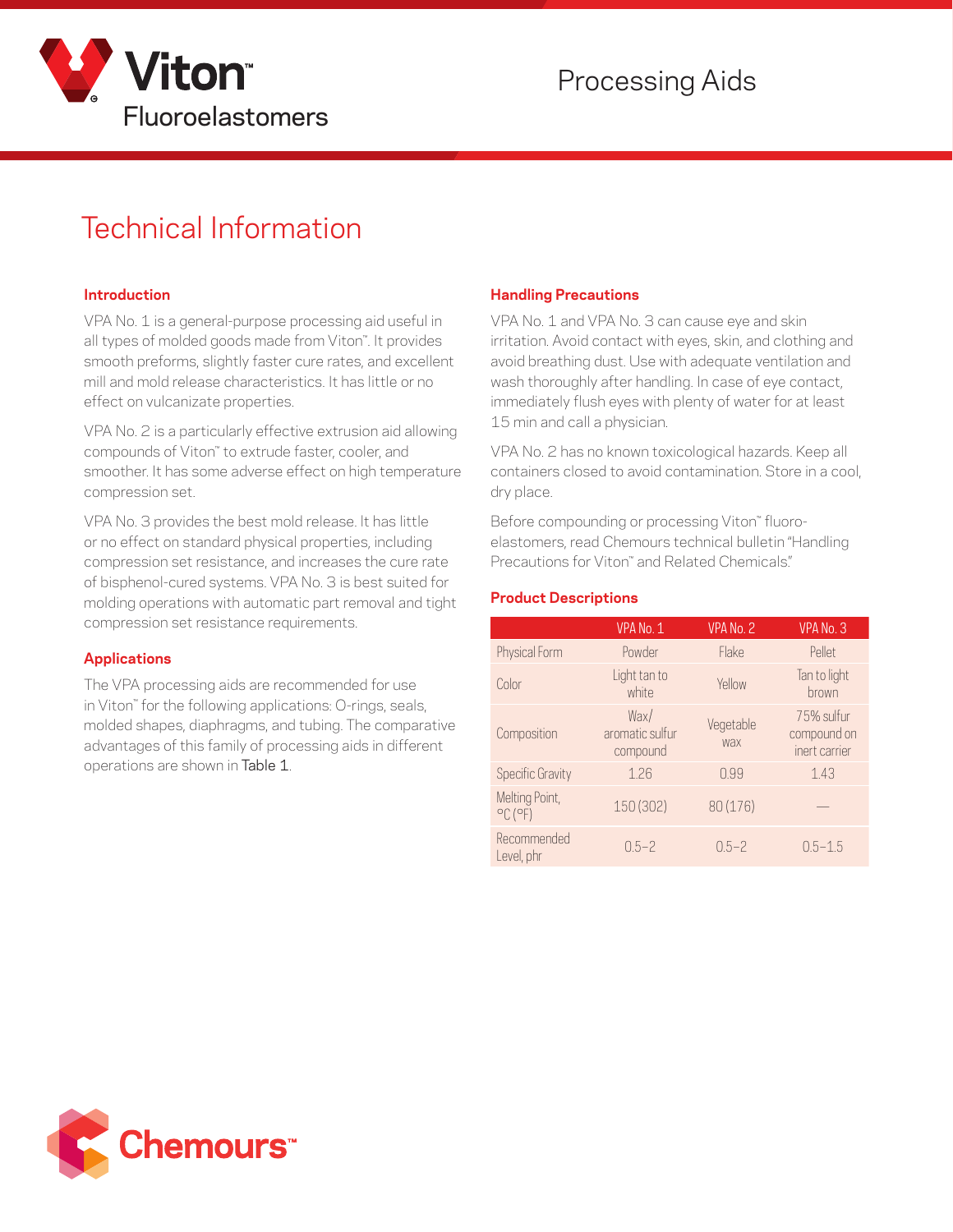|                         | Mold Release                  | Mill Calender Release | <b>Extrusion Smoothness</b> | <b>Compression Set Resistance</b> |
|-------------------------|-------------------------------|-----------------------|-----------------------------|-----------------------------------|
| VPA No. 1               | 0/                            |                       | 0/                          | $\Omega$ –                        |
| VPA No. 2               |                               |                       |                             | $\overline{\phantom{a}}$          |
| VPA No. 3               |                               |                       |                             |                                   |
| ++ Very positive effect | + Positive effect o No effect | - Negative effect     |                             |                                   |

#### **Table 1. Comparison of Process Aids in Viton™**

**Product Descriptions**

#### VPA No. 1

VPA No. 1 is recommended for all types of molded goods made from Viton™. It is an effective mill release agent and is particularly useful on mills with inadequate cooling facilities. It can be premixed with other compounding ingredients and added to the batch. It has little or no effect on processing safety, but has a slight activating effect on cure rates at 177 °C (351 °F). Rod-type preforms from compounds containing VPA No. 1 are smooth and uniform.

Note: Complicated extrusion profiles from compounds containing VPA No. 1 are not quite as smooth as those obtained with VPA No. 2.

A slight bloom will be noted on preforms and press-cured articles containing VPA No. 1, which disappears during the oven post-cure.

VPA No. 1 has no effect on original or heat-aged stress/strain properties and only a minor effect on high temperature compression set. Two parts of VPA No. 1 in a standard formulation with Viton™ E-60C will increase shrinkage approximately 0.4% after an oven post-cure of 24 hr at 232 °C (450 °F).

### VPA No. 2

VPA No. 2 is recommended as an extrusion aid for a variety of extruded goods, such as tubing and complex profiles. It can be premixed with other compounding

ingredients and added to the batch. As with all wax-type processing aids, proper extruder temperatures are very important. A cool screw and barrel in the feed section of the extruder are particularly important to prevent stock slippage on the screw (see Table 3 for suggested conditions). Extrudates containing VPA No. 2 are generally smooth and glossy.

VPA No. 2 has little or no effect on processing safety, cure rate, or stress/strain properties. It does have an adverse effect on high-temperature compression set. Also, 2 phr of VPA No. 2 in a standard formulation with Viton™ E-60C will increase shrinkage approximately 0.4% after an oven post-cure of 24 hr at 232 °C (450 °F).

#### VPA No. 3

VPA No. 3 is recommended for all types of molded goods of Viton™. It can be premixed with other compounding ingredients and added as usual. It increases cure rate and can affect scorch safety with bisphenol-cured compounds. VPA No. 3 is hygroscopic—a loss of compound scorch safety can occur if exposed to water, including high-humidity conditions. VPA No. 3 does not affect peroxide-cured compound cure rate.

VPA No. 3 has no effect on original or heat-aged stress/ strain properties, including compression set resistance. Addition of 1.6 phr to Viton™ E-60 increases shrinkage by 0.3%.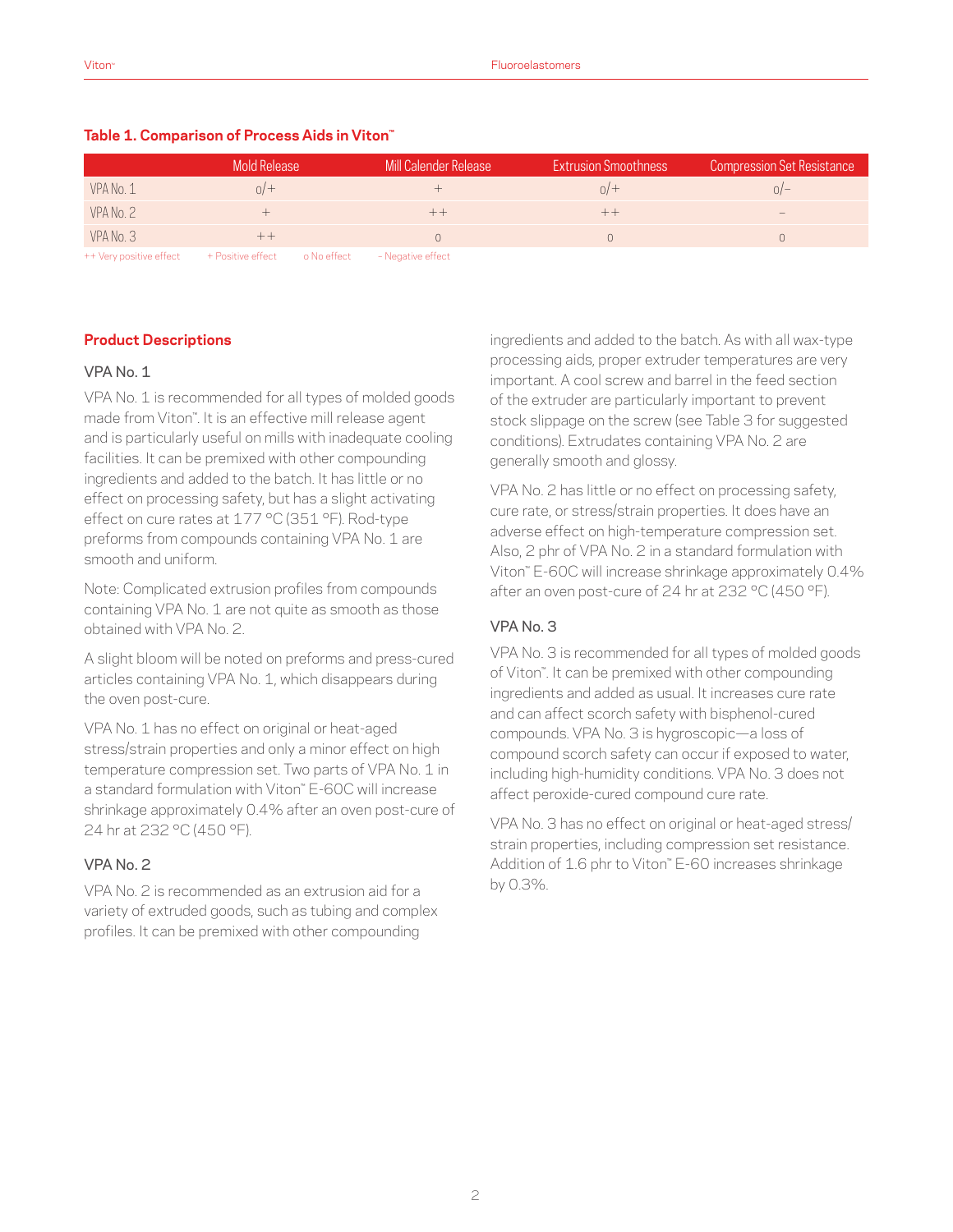## **Table 2. VPA No. 1 Processing Aid in Viton™ E-60C and Viton™ E-430**

| Compound                                                                                                                                                              | 2A             | 2B                              | 2C             | 2D             | 2E             |  |  |
|-----------------------------------------------------------------------------------------------------------------------------------------------------------------------|----------------|---------------------------------|----------------|----------------|----------------|--|--|
| Viton" E-60C                                                                                                                                                          | 100            | 100                             | 100            |                |                |  |  |
| Viton" E-430                                                                                                                                                          |                |                                 |                | 100            | 100            |  |  |
| MT Carbon Black                                                                                                                                                       | 30             | 30                              | 30             | 10             | 10             |  |  |
| High-Activity MgO                                                                                                                                                     | 3              | 3                               | 3              | 3              | 3              |  |  |
| Calcium Hydroxide                                                                                                                                                     | 6              | $\begin{matrix} 6 \end{matrix}$ | $6\,$          | 6              | 6              |  |  |
| VPA No. 1                                                                                                                                                             |                | $\mathbf 1$                     | $\overline{c}$ |                | $\overline{c}$ |  |  |
| <b>Stock Properties</b>                                                                                                                                               |                |                                 |                |                |                |  |  |
| Mooney Scorch, MS at 121 °C (250 °F)                                                                                                                                  |                |                                 |                |                |                |  |  |
| Units, minimum                                                                                                                                                        | 33             | 33                              | 30             | 22             | 18             |  |  |
| Time to 5-pt rise, min                                                                                                                                                | 1 pt in 45 min | 2 pt in 45 min                  | 3 pt in 45 min | 0 pt in 45 min | 0 pt in 45 min |  |  |
| ODR at 177 °C (351 °F), Microdie, 1° Arc, 12 min                                                                                                                      |                |                                 |                |                |                |  |  |
| $M1$ , in Ib                                                                                                                                                          | 0.8            | 0.7                             | 0.7            | 0.5            | 0.4            |  |  |
| $t_s$ 0.23 [ $t_s$ 2], min                                                                                                                                            | 2.7            | 2.5                             | 2.2            | 3.7            | 3.2            |  |  |
| $t_c$ 90, min                                                                                                                                                         | 4.9            | 4.7                             | 4.1            | 6.1            | 5.3            |  |  |
| $M_H$ , in $Ib$                                                                                                                                                       | 5.5            | 5.6                             | 5.4            | 3.4            | 3.2            |  |  |
| Garvey Die Extrusion (Cold feed, cold screw, barrel extension-24 °C [75 °F], barrel-66 °C [151 °F], head-104 °C [219 °F], die-135 °C [275 °F],<br>screw speed-35 rpm) |                |                                 |                |                |                |  |  |
| Rate, cm/min                                                                                                                                                          | 386            | 391                             | 406            |                |                |  |  |
| Die Swell, g/cm                                                                                                                                                       | 1.7            | 1.7                             | 1.8            |                |                |  |  |
| Stock Temperature, °C (°F)                                                                                                                                            | 124 (255)      | 124 (255)                       | 121 (250)      | 113 (235)      | 110 (230)      |  |  |
| Appearance (Ratings range from $1 =$ very smooth to $4 =$ very rough)                                                                                                 |                |                                 |                |                |                |  |  |
| <b>Back Edge</b>                                                                                                                                                      | $\overline{4}$ | 3                               | $\overline{c}$ | $\overline{c}$ | $\mathbf 1$    |  |  |
| Surface                                                                                                                                                               | 3              | 3                               | $\overline{c}$ | 1              | 1              |  |  |
| Feather Edge                                                                                                                                                          | 4              | $\overline{4}$                  | $\overline{c}$ | $\overline{c}$ | $\mathbf 1$    |  |  |
| <b>Vulcanizate Properties</b>                                                                                                                                         |                |                                 |                |                |                |  |  |
| Press Cure: 10 min at 177 °C (351 °F); Post-Cured: 24 hr at 232 °C (450 °F)                                                                                           |                |                                 |                |                |                |  |  |
| Mold Shrinkage, % (linear)-25 mm x 200 mm x 6 mm bar                                                                                                                  |                |                                 |                |                |                |  |  |
| After Press Cure                                                                                                                                                      | 2.7            | 2.7                             | 2.8            |                |                |  |  |
| After Oven Cure                                                                                                                                                       | 3.2            | 3.4                             | 3.6            |                |                |  |  |
| Stress/Strain at 23 °C (73 °F)-Original                                                                                                                               |                |                                 |                |                |                |  |  |
| 100% Modulus, MPa                                                                                                                                                     | 5.9            | 6.4                             | 5.7            | 1.6            | 1.6            |  |  |
| Tensile Strength, MPa                                                                                                                                                 | 13.1           | 13.3                            | 12.9           | 11.7           | 12.2           |  |  |
| Elongation at Break, %                                                                                                                                                | 200            | 190                             | 190            | 370            | 330            |  |  |
| Hardness, Durometer A                                                                                                                                                 | 76             | 77                              | 75             | 59             | 58             |  |  |
| Stress/Strain at 23 °C (73 °F)-After Aging 70 hr at 275 °C (527 °F)                                                                                                   |                |                                 |                |                |                |  |  |
| 100% Modulus, MPa                                                                                                                                                     | 5.0            | 5.0                             | 4.5            | 1.7            | $1.7\,$        |  |  |
| Tensile Strength, MPa                                                                                                                                                 | 11.4           | 11.5                            | 11.0           | 9.8            | 10.9           |  |  |
| Elongation at Break, %                                                                                                                                                | 200            | 220                             | 200            | 320            | 320            |  |  |
| Hardness, Durometer A                                                                                                                                                 | 75             | 76                              | 75             | 59             | 60             |  |  |
| Compression Set Resistance, Method B, O-Rings, %, 25.4 mm x 4.0 mm                                                                                                    |                |                                 |                |                |                |  |  |
| 70 hr at 24 °C (75 °F)                                                                                                                                                | 10             | $\hbox{g}$                      | 8              | $1.1\,$        | $\hbox{g}$     |  |  |
| 70 hr at 200 °C (392 °F)                                                                                                                                              | 14             | 15                              | 16             | 12             | 15             |  |  |
| 336 hr at 200 °C (392 °F)                                                                                                                                             | 34             | 34                              | 37             | 36             | 39             |  |  |
| 70 hr at 232 °C (450 °F)                                                                                                                                              | 39             | 41                              | 42             | $41\,$         | 46             |  |  |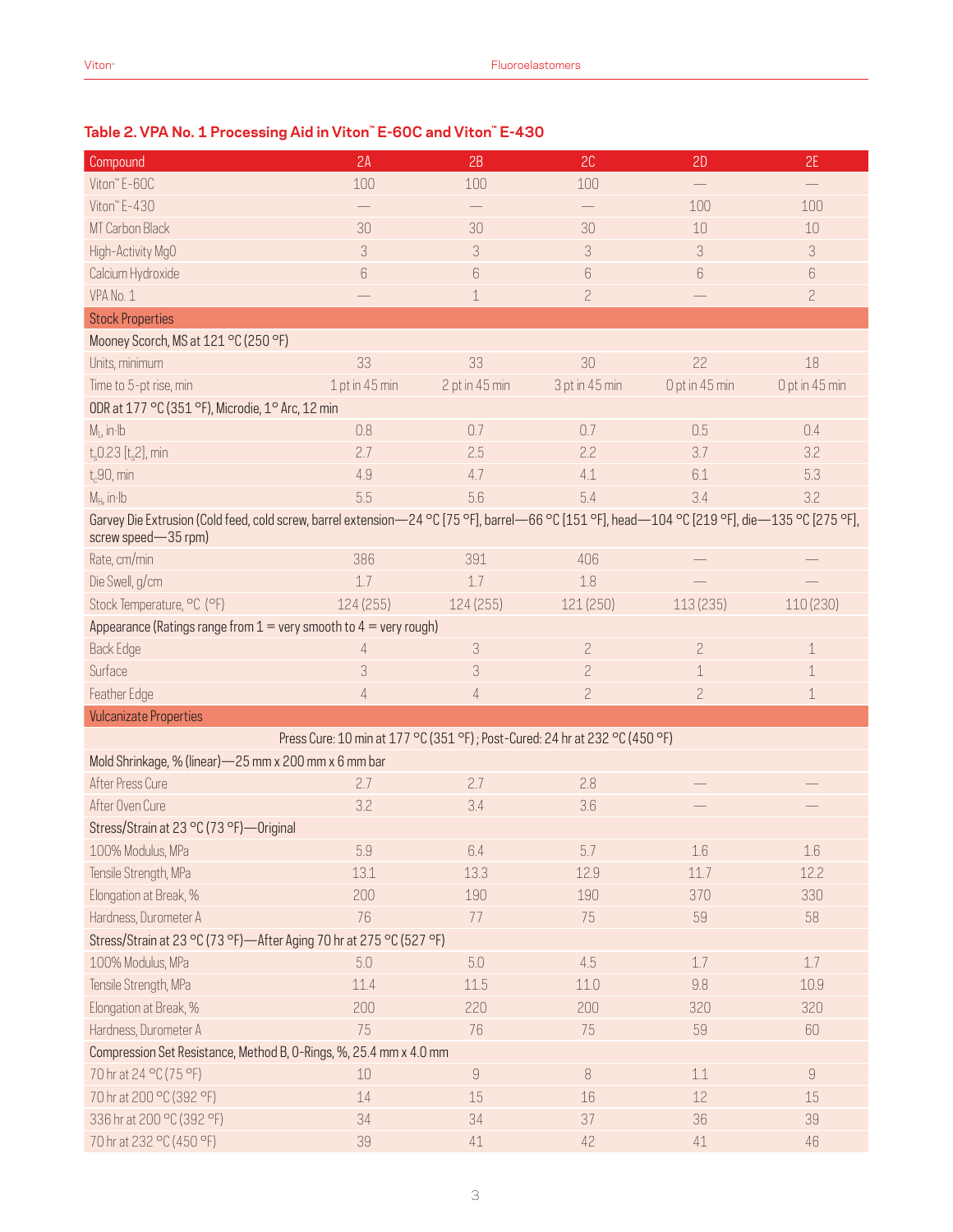## **Table 3. VPA No. 2 Processing Aid in Viton™ E-60C**

| Compound                                                                                                                                                              | 3A             | 3B             | 3C             |
|-----------------------------------------------------------------------------------------------------------------------------------------------------------------------|----------------|----------------|----------------|
| Viton" E-60C                                                                                                                                                          | 100            | 100            | 100            |
| MT Carbon Black                                                                                                                                                       | 30             | 30             | 30             |
| High-Activity MgO                                                                                                                                                     | 3              | 3              | 3              |
| Calcium Hydroxide                                                                                                                                                     | 6              | 6              | 6              |
| VPA No. 2                                                                                                                                                             |                | $\mathbf 1$    | $\overline{c}$ |
| <b>Stock Properties</b>                                                                                                                                               |                |                |                |
| Mooney Scorch, MS at 121 °C (250 °F)                                                                                                                                  |                |                |                |
| Units, minimum                                                                                                                                                        | 33             | 34             | 34             |
| Time to 5-pt rise, min                                                                                                                                                | 1 pt in 45 min | 2 pt in 45 min | 3 pt in 45 min |
| Time to 10-pt rise, min                                                                                                                                               |                |                |                |
| ODR at 177 °C (351 °F), Microdie, 1° Arc                                                                                                                              |                |                |                |
| $M_1$ , N·m                                                                                                                                                           | 0.8            | 0.8            | 0.8            |
| $t_s$ 0.232 [ $t_s$ 2], min                                                                                                                                           | 2.7            | 2.9            | 2.9            |
| $t_c$ 90, min                                                                                                                                                         | 4.9            | 5.1            | 5.2            |
| $M_H$ , N·m                                                                                                                                                           | 5.5            | 5.4            | 5.3            |
| Garvey Die Extrusion (Cold feed, cold screw, barrel extension-24 °C [75 °F], barrel-66 °C [151 °F], head-104 °C [219 °F], die-135 °C [275 °F],<br>screw speed-35 rpm) |                |                |                |
| Rate, cm/min                                                                                                                                                          | 386            | 419            | 427            |
| Die Swell, g/cm                                                                                                                                                       | 1.7            | 1.7            | 1.7            |
| Stock Temperature, °C                                                                                                                                                 | 124            | 113            | 110            |
| Appearance (Ratings range from $1 =$ very smooth to $4 =$ very rough)                                                                                                 |                |                |                |
| <b>Back Edge</b>                                                                                                                                                      | 4              | 3              | 1              |
| Surface                                                                                                                                                               | 3              | 3              | $\overline{c}$ |
| Feather Edge                                                                                                                                                          | $\overline{4}$ | 3              | 1              |
| <b>Vulcanizate Properties</b>                                                                                                                                         |                |                |                |
| Press Cure: 10 min at 177 °C (351 °F); Post-Cured: 24 hr at 232 °C (450 °F)                                                                                           |                |                |                |
| Mold Shrinkage, % (linear) - 25 mm x 200 mm x 6 mm bar                                                                                                                |                |                |                |
| After Press Cure                                                                                                                                                      | 2.7            | 2.7            | 2.7            |
| After Oven Cure                                                                                                                                                       | 3.2            | 3.4            | 3.6            |
| Stress/Strain at 23 °C (73 °F)-Original                                                                                                                               |                |                |                |
| 100% Modulus, MPa                                                                                                                                                     | $5.9\,$        | 6.9            | $7.1\,$        |
| Tensile Strength, MPa                                                                                                                                                 | 13.1           | 12.4           | 12.4           |
| Elongation at Break, %                                                                                                                                                | 200            | 200            | 190            |
| Hardness, Durometer A                                                                                                                                                 | 76             | 75             | 75             |
| Stress/Strain at 23 °C (73 °F)—After Aging 70 hr at 275 °C (527 °F)                                                                                                   |                |                |                |
| 100% Modulus, MPa                                                                                                                                                     | 5.0            | 5.7            | 6.9            |
| Tensile Strength, MPa                                                                                                                                                 | 11.4           | 11.0           | 11.7           |
| Elongation at Break, %                                                                                                                                                | 200            | 190            | 180            |
| Hardness, Durometer A                                                                                                                                                 | 75             | 76             | 78             |
| Compression Set Resistance, Method B, O-Rings, %, 25.4 mm x 4.0 mm                                                                                                    |                |                |                |
| 70 hr at 24 °C (75 °F)                                                                                                                                                | $10\,$         | 10             | $\hbox{9}$     |
| 70 hr at 200 °C (392 °F)                                                                                                                                              | 14             | 20             | 24             |
| 336 hr at 200 °C (392 °F)                                                                                                                                             | 34             | 42             | 44             |
| 70 hr at 232 °C (450 °F)                                                                                                                                              | 39             | 50             | 53             |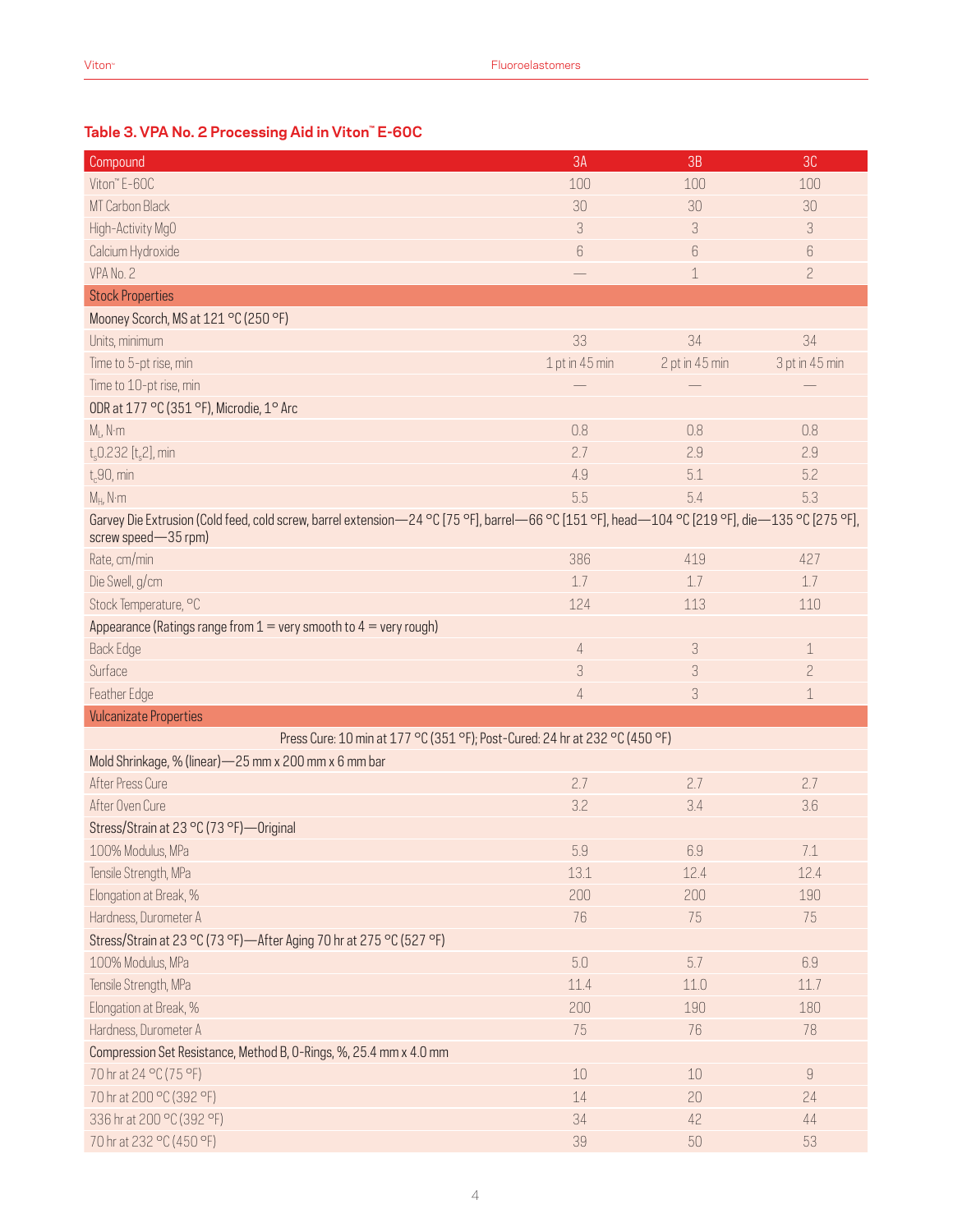## **Table 4A. VPA No. 3 Processing Aid in Viton™ E-45 and Viton™ E-60**

| Compound                                                                                             | 4A   | 4B                                                                          | 4C   | 4D                | 4E                       | 4F                |
|------------------------------------------------------------------------------------------------------|------|-----------------------------------------------------------------------------|------|-------------------|--------------------------|-------------------|
| Viton" E-45                                                                                          | 97.8 | 97.8                                                                        | 97.8 | $\qquad \qquad -$ | $\overline{\phantom{m}}$ | $\qquad \qquad -$ |
| Viton" E-60                                                                                          |      | $\qquad \qquad -$                                                           |      | 96.9              | 96.9                     | 96.9              |
| MT Black (N908)                                                                                      | 30   | 30                                                                          | 30   | 30                | 30                       | 30                |
| High-Activity MgO                                                                                    | 3    | 3                                                                           | 3    | 3                 | 3                        | 3                 |
| Calcium Hydroxide                                                                                    | 6    | 6                                                                           | 6    | 6                 | 6                        | 6                 |
| Viton" Curative No. 20                                                                               | 1.26 | 1.26                                                                        | 1.26 | 1.65              | 1.65                     | 1.65              |
| Viton" Curative No. 30                                                                               | 2.8  | 2.8                                                                         | 2.8  | $\sqrt{4}$        | $\overline{4}$           | $\sqrt{4}$        |
| VPA No. 3                                                                                            |      | 0.8                                                                         | 1.6  |                   | 0.8                      | 1.6               |
| <b>Stock Properties</b>                                                                              |      |                                                                             |      |                   |                          |                   |
| Mooney Scorch, MS at 121 °C (250 °F)-Original                                                        |      |                                                                             |      |                   |                          |                   |
| Units, minimum                                                                                       | 32   | 33                                                                          | 34   | 40                | 42                       | 42                |
| Time to 10-pt rise, min                                                                              | >30  | >30                                                                         | >30  | >30               | >30                      | >30               |
| Mooney Scorch, MS at 121 °C (250 °F)—After Aging 7 days at 38 °C (100 °F) and 100% Relative Humidity |      |                                                                             |      |                   |                          |                   |
| Units, minimum                                                                                       | 40   | 40                                                                          | 42   | 48                | 47                       | 48                |
| Time to 10-pt rise, min                                                                              | 12   | 12                                                                          | 11   | 12                | 12                       | $\hbox{9}$        |
| ODR at 177 °C (351 °F), Microdie, 3° Arc, 12 min                                                     |      |                                                                             |      |                   |                          |                   |
| $M_1$ , N·m                                                                                          | 1.2  | 1.2                                                                         | 1.2  | 1.4               | 1.5                      | 1.6               |
| $t_s$ 0.232 [ $t_s$ 2], min                                                                          | 3.4  | 2.8                                                                         | 2.3  | 3.1               | 2.4                      | 2.3               |
| $t_c$ 90, min                                                                                        | 7.8  | 7.2                                                                         | 6.7  | 6.4               | 5.6                      | 5.0               |
| $M_H$ , N·m                                                                                          | 8.8  | 8.6                                                                         | 8.4  | 13.8              | 13.9                     | 13.6              |
| <b>Vulcanizate Properties</b>                                                                        |      |                                                                             |      |                   |                          |                   |
|                                                                                                      |      | Press Cure: 10 min at 177 °C (351 °F); Post-Cured: 24 hr at 232 °C (450 °F) |      |                   |                          |                   |
| Mold Shrinkage, % (linear) - 25 mm x 200 mm x 6 mm bar                                               |      |                                                                             |      |                   |                          |                   |
| After Press Cure                                                                                     | 2.6  | 2.7                                                                         | 2.6  | 2.6               | 2.6                      | 2.6               |
| After Oven Cure                                                                                      | 2.9  | 3.2                                                                         | 3.3  | 3.0               | 3.2                      | 3.3               |
| Stress/Strain at 23 °C (73 °F)-Original                                                              |      |                                                                             |      |                   |                          |                   |
| 100% Modulus, MPa                                                                                    | 4.3  | 4.6                                                                         | 4.5  | 5.9               | 6.3                      | 6.2               |
| Tensile Strength, MPa                                                                                | 12.2 | 11.5                                                                        | 11.8 | 12.1              | 12.6                     | 12.5              |
| Elongation at Break, %                                                                               | 265  | 245                                                                         | 250  | 205               | 200                      | 200               |
| Hardness, Durometer A                                                                                | 72   | 71                                                                          | 70   | 75                | 73                       | 73                |
| Stress/Strain at 23 °C (73 °F)-After Aging 70 hr at 275 °C (527 °F)                                  |      |                                                                             |      |                   |                          |                   |
| 100% Modulus, MPa                                                                                    | 3.0  | 3.3                                                                         | 3.3  | 4.7               | 4.7                      | 4.9               |
| Tensile Strength, MPa                                                                                | 6.4  | 6.4                                                                         | 6.5  | 7.9               | 7.4                      | 8.0               |
| Elongation at Break, %                                                                               | 315  | 305                                                                         | 315  | 200               | 190                      | 200               |
| Hardness, Durometer A                                                                                | 80   | 80                                                                          | 80   | 84                | 83                       | 84                |
| Compression Set Resistance, Method B, O-Rings, %, 25.4 mm x 4.0 mm                                   |      |                                                                             |      |                   |                          |                   |
| 70 hr at 23 °C (73 °F)                                                                               | 18   | 18                                                                          | 18   | $\hbox{9}$        | $\hbox{g}$               | $\hbox{g}$        |
| 70 hr at 200 °C (392 °F)                                                                             | 24   | 24                                                                          | 24   | 18                | 18                       | 18                |
| 70 hr at 232 °C (450 °F)                                                                             | 44   | $44$                                                                        | $44$ | 35                | 35                       | 35                |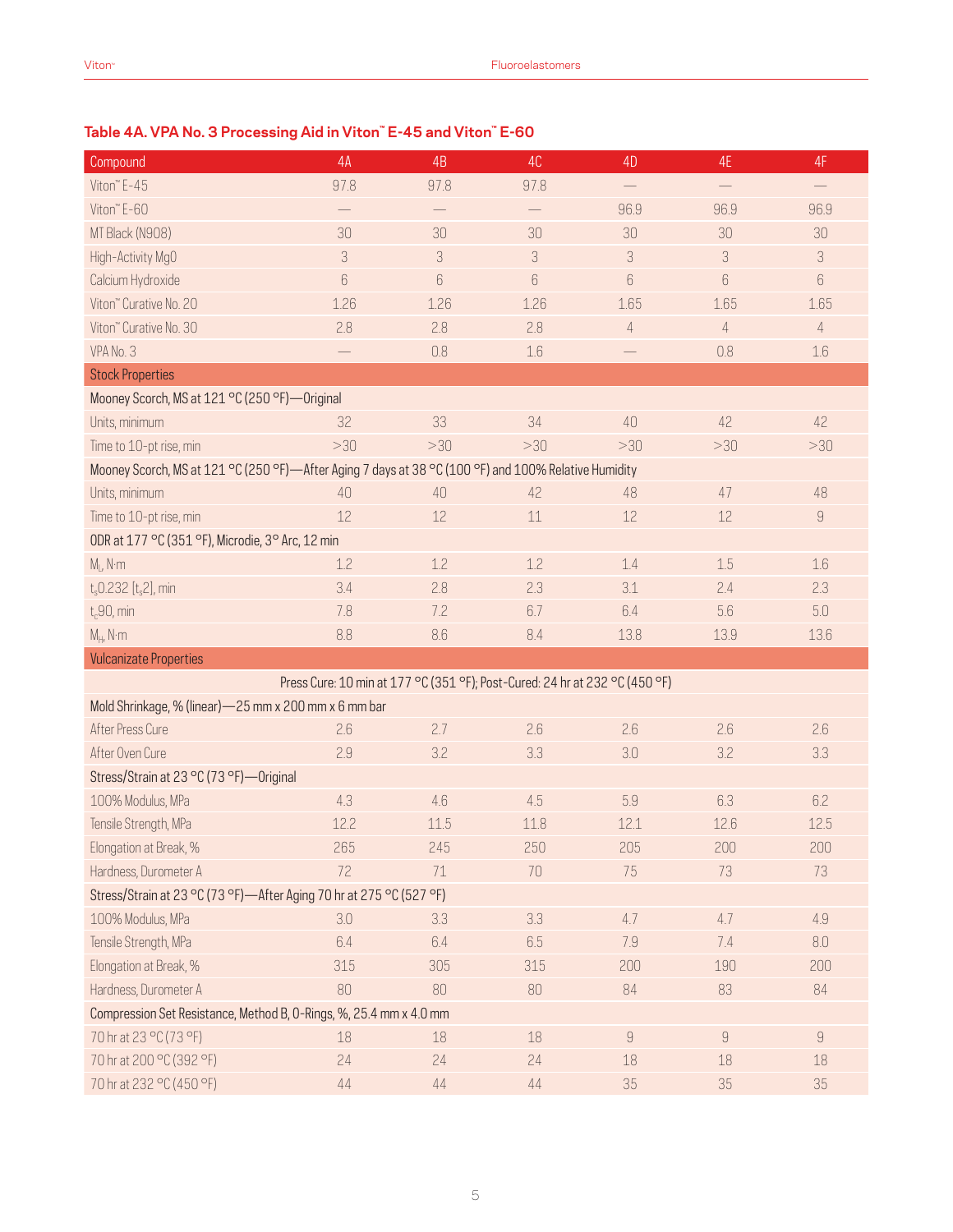## **Table 4B. VPA No. 3 Processing Aid in Viton™ B-50**

| Compound                                                                                             | 4G             | 4H   | 4 <sub>1</sub> |
|------------------------------------------------------------------------------------------------------|----------------|------|----------------|
| Viton" B-50                                                                                          | 96             | 96   | 96             |
| MT Black (N908)                                                                                      | 30             | 30   | 30             |
| High-Activity MgO                                                                                    | 3              | 3    | 3              |
| Calcium Hydroxide                                                                                    | 6              | 6    | $6\,$          |
| Viton" Curative No. 20                                                                               | 3              | 3    | 3              |
| Viton" Curative No. 30                                                                               | $\overline{4}$ | 4    | $\overline{4}$ |
| VPA No. 3                                                                                            |                | 0.8  | 1.6            |
| <b>Stock Properties</b>                                                                              |                |      |                |
| Mooney Scorch, MS at 121 °C (250 °F)-Original                                                        |                |      |                |
| Units, minimum                                                                                       | 52             | 51   | 53             |
| Time to 10-pt rise, min                                                                              | >30            | >30  | >30            |
| Mooney Scorch, MS at 121 °C (250 °F)—After Aging 7 days at 38 °C (100 °F) and 100% Relative Humidity |                |      |                |
| Units, minimum                                                                                       | 57             | 55   | 55             |
| Time to 10-pt rise, min                                                                              | 14             | 12   | $10$           |
| ODR at 177 °C (351 °F), Microdie, 3° Arc, 12 min                                                     |                |      |                |
| $M_1$ , N·m                                                                                          | 1.4            | 1.6  | 1.6            |
| $t_s$ 0.232 [ $t_s$ 2], min                                                                          | 3.3            | 2.7  | 2.3            |
| $t_c$ 90, min                                                                                        | 7.1            | 6.5  | 5.8            |
| $M_H$ , N·m                                                                                          | 9.8            | 9.3  | 9.2            |
| <b>Vulcanizate Properties</b>                                                                        |                |      |                |
| Press Cure: 10 min at 177 °C (351 °F); Post-Cured: 24 hr at 232 °C (450 °F)                          |                |      |                |
| Mold Shrinkage, % (linear) - 25 mm x 200 mm x 6 mm bar                                               |                |      |                |
| After Press Cure                                                                                     | 2.6            | 2.6  | 2.5            |
| After Oven Cure                                                                                      | 3.1            | 3.3  | 3.4            |
| Stress/Strain at 23 °C (73 °F)-Original                                                              |                |      |                |
| 100% Modulus, MPa                                                                                    | 6.2            | 6.2  | 6.3            |
| Tensile Strength, MPa                                                                                | 11.8           | 12.1 | 12.9           |
| Elongation at Break, %                                                                               | 205            | 205  | 220            |
| Hardness, Durometer A                                                                                | 76             | 77   | 76             |
| Stress/Strain at 23 °C (73 °F)-After Aging 70 hr at 275 °C (527 °F)                                  |                |      |                |
| 100% Modulus, MPa                                                                                    | 3.4            | 3.4  | 3.4            |
| Tensile Strength, MPa                                                                                | 5.9            | 6.0  | 5.9            |
| Elongation at Break, %                                                                               | 280            | 290  | 315            |
| Hardness, Durometer A                                                                                | 84             | 82   | 81             |
| Compression Set Resistance, Method B, O-Rings, %, 25.4 mm x 4.0 mm                                   |                |      |                |
| 70 hr at 23 °C (73 °F)                                                                               | $15\,$         | 15   | 15             |
| 70 hr at 200 °C (392 °F)                                                                             | $41\,$         | 44   | $41\,$         |
|                                                                                                      |                |      |                |

\*Atochem, Buffalo, NY